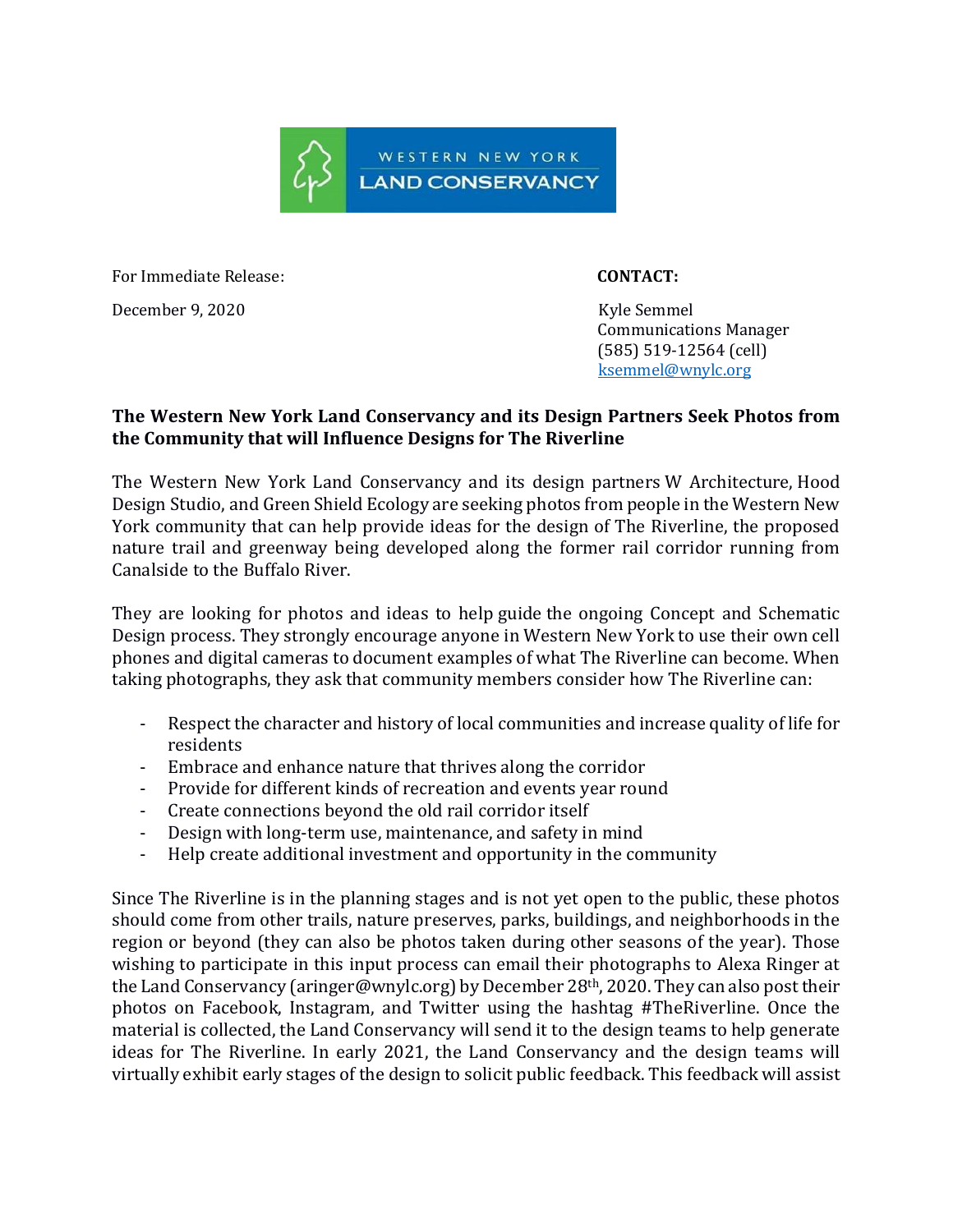the design teams in developing their final concept designs, which will be unveiled in the summer of 2021.

As part of this input process, the Land Conservancy has also distributed 25 cameras to community members in the Old First Ward, Perry, and Valley neighborhoods.

"This documentation effort is a crucial part of the design process," says Barbara Wilks, principal and founder of W Architecture, "since it allows us to see the future corridor of The Riverline through the eyes of people who will use it."

Walter Hood, MacArthur Genius grant recipient and principal of Hood Design Studio in Oakland, CA, agrees. "Since our design teams are located in Brooklyn and Oakland, respectively, we rely on input from participating communities to shed light on what they value and want the future of the space to become. Weaving this input into our work results in a design that is idiosyncratic and particular to the residents' city."

The Concept and Schematic Design phase is being guided by community input. The design of The Riverline will build on the community vision plan, which imagines an inspiring community gathering place alive with the history and voice of the surrounding Old First Ward, Perry, and Valley neighborhoods. It will become a vibrant, safe, and welcoming space for people of all ages, abilities, and backgrounds to connect with each other, with nature, and with the waterfront.

The design will also build on the concepts from the international design ideas competition announced in June 2019, and an equitable development framework completed in mid-2020. The design will be further developed in collaboration with neighborhood groups, other partners, and ongoing community feedback. Once completed, The Riverline will help create a cohesive waterfront and downtown as it contributes to a healthy, inclusive, and opportunity-rich city with vibrancy in every neighborhood it touches.

Funding for this phase of work comes in part through an Environmental Protection Fund grant (EPF #180842) administered by the New York State Office of Parks, Recreation and Historic Preservation. Additional funding is provided by BlueCross BlueShield of Western New York Blue Fund, KeyBank in partnership with the First Niagara Foundation, Moog, Inc., Nancy and Tom Smith, Peggy and Jay Elliott, Kathy Lasher and Scott Bieler, and other individual community donors. The Land Conservancy continues to seek additional funding for The Riverline.

If you are interested in learning more about this project, please visit the new website for The Riverline: theriverline.com. You can also reach out to the Land Conservancy at (716) 687-1225 or info@wnylc.org.

**The Western New York Land Conservancy** is a regional, not-for-profit land trust that permanently protects land with significant conservation value in Western New York for current and future generations. The Land Conservancy envisions a future in which open